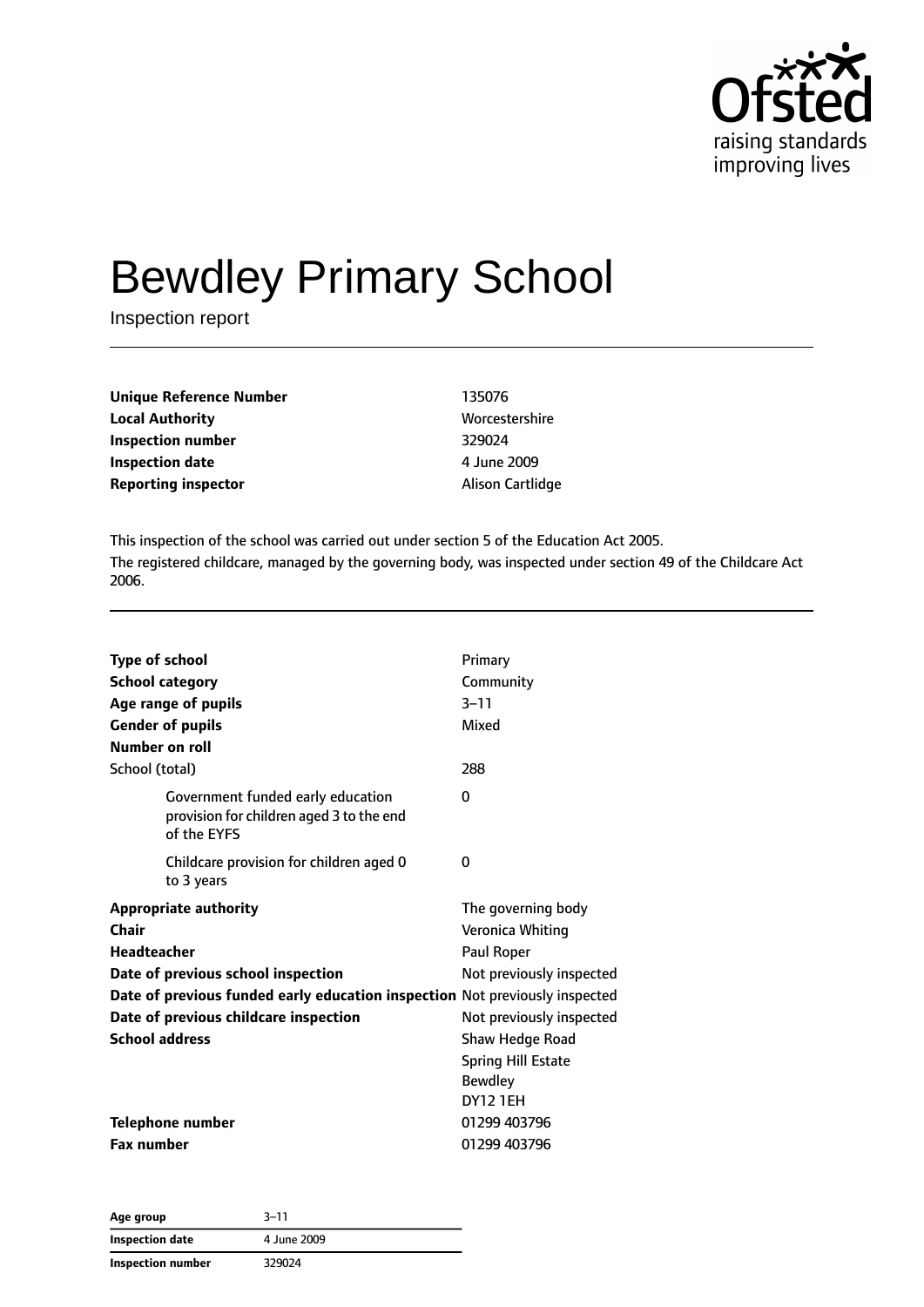.

<sup>©</sup> Crown copyright 2009

Website: www.ofsted.gov.uk

This document may be reproduced in whole or in part for non-commercial educational purposes, provided that the information quoted is reproduced without adaptation and the source and date of publication are stated.

Further copies of this report are obtainable from the school. Under the Education Act 2005, the school must provide a copy of this report free of charge to certain categories of people. A charge not exceeding the full cost of reproduction may be made for any other copies supplied.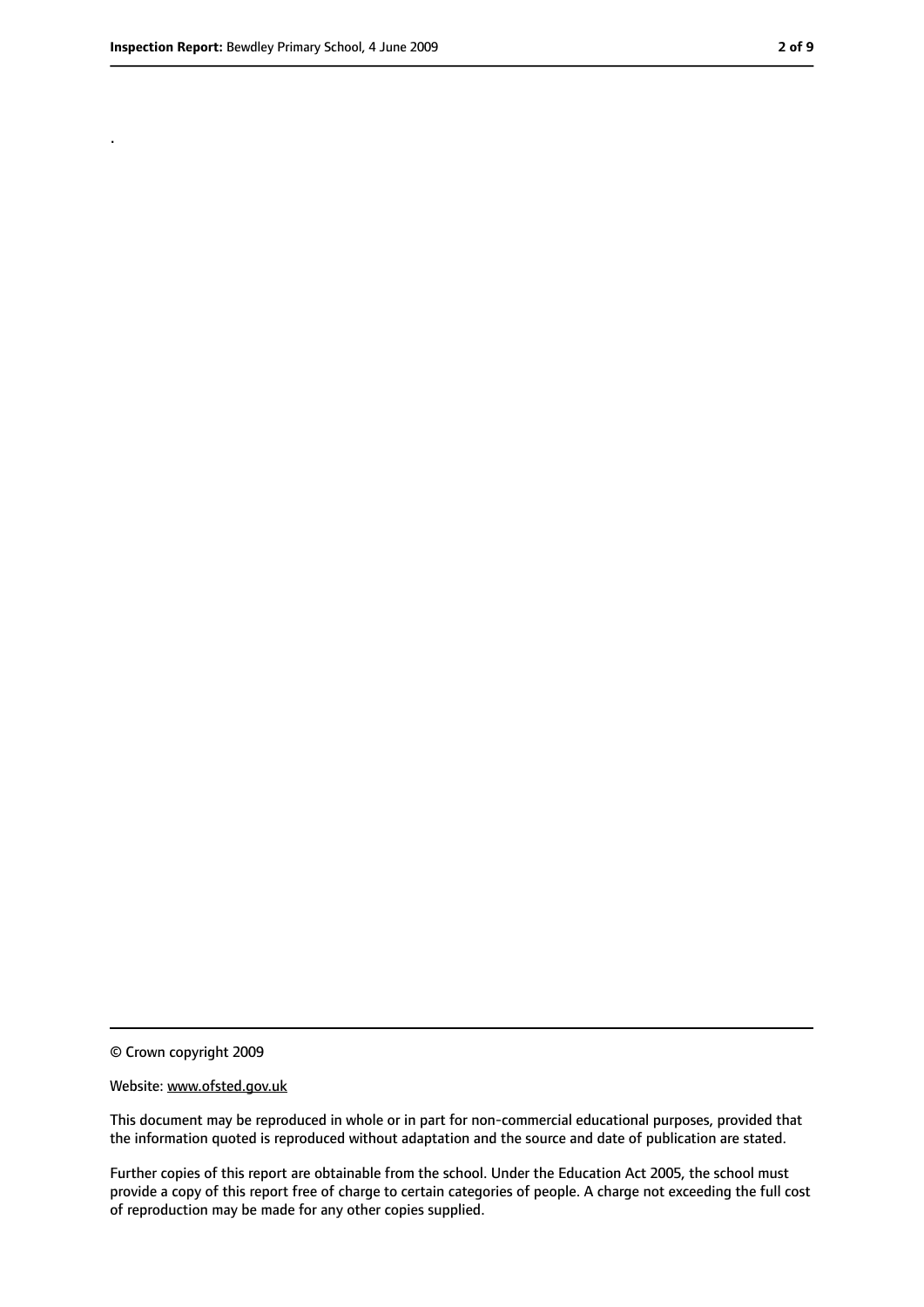## **Introduction**

The inspection was carried out by two additional inspectors, who evaluated the overall effectiveness of the school and investigated the following:

- provision and progress in the Early Years Foundation Stage
- the development of writing and mathematics across the school
- the influence of the skills-based curriculum on pupils' enjoyment and standards
- the impact of leaders on school development and improving achievement.

Evidence was gathered from: discussions with pupils, members of staff and governors; observations of teaching and learning; views of parents; and a scrutiny of pupils' work and school documentation. Other aspects of the school's work were not investigated in detail, but the inspectors found no evidence to suggest that the school's own assessments, as given in its self-evaluation, were not justified, and these have been included where appropriate in this report.

#### **Description of the school**

Pupils come to this large primary school from the town of Bewdley and the surrounding area. The proportion of pupils eligible for free school mealsis below average. The school has a broadly average proportion of pupils with learning difficulties and/or disabilities. Most of these pupils have speech, language and communication difficulties. Provision for the Early Years Foundation Stage is in one Nursery and two Reception classes. Nearly all the pupils are of White British origin. Pupils in Years 1 to 6 are taught in mixed-age classes. The school opened in September 2007 on the site of a former First School. Most of the pupils previously attended the First School. Last year was the first year with pupils up to Year 6 and this is the school's first inspection. There have been recent changes to the senior management team.

The school has a before- and after-school club that is run by an external provider and was not included in this inspection.

#### **Key for inspection grades**

| Grade 1 | Outstanding  |
|---------|--------------|
| Grade 2 | Good         |
| Grade 3 | Satisfactory |
| Grade 4 | Inadequate   |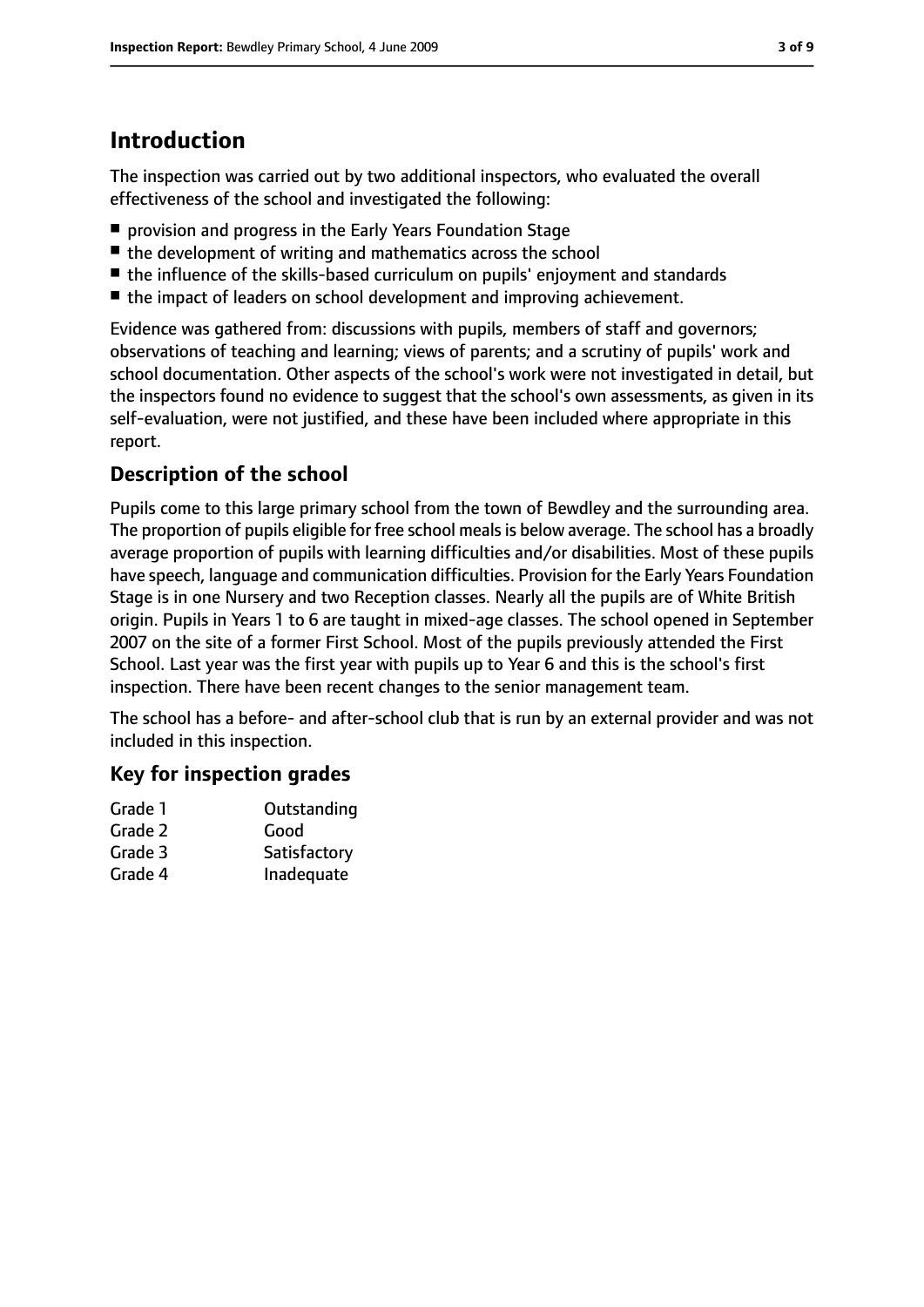#### **Overall effectiveness of the school**

#### **Grade: 3**

Thisis a satisfactory and steadily improving school. Pupils' personal development and well-being are good because pupils benefit from the good pastoral support of caring and friendly members of staff. Children make a good start to their education in the Nursery and Reception classes. In Years 1 to 6, satisfactory teaching enables most pupils, including those with learning difficulties and/or disabilities, to make the expected progress and to achieve satisfactorily. Standards are broadly average by the end of Year 6, and school assessment information indicates that they are starting to rise, particularly in English. Writing has been a focus for whole-school development for the past two years and leaders are in the process of changing the priority to develop mathematics and science. Progress in mathematics and science is not consistent across classes. This is because not all teachers have consistently high enough expectations of what pupils can do and achieve.

Pupils' spiritual, moral, social and cultural development is good overall. Pupils are friendly and helpful and behave well. They make a good contribution to the community by helping each other and their teachers and by supporting local events. The school council is particularly pleased with the way they have helped to reduce litter on the playground. The school makes a satisfactory contribution towards ensuring community cohesion through various visits and topic work. Pupils have established some good global links with The Gambia but have only a satisfactory awareness of cultural diversity in the United Kingdom.

Rates of attendance are average but improving with more rigorous monitoring by the school. Despite the school's advice on the importance of regular attendance, some parents continue to choose to take their children on term-time holidays. Pupils are keen to learn in most lessons. Occasionally they lose concentration when their needs are not being met well enough or when they are insufficiently engaged by class discussions. Pupils' preparation for the next stage of education and later life is satisfactory. They make sound progress in developing basic skills and become sensible and responsible young citizens.

Teachers have good relationships with the pupils and manage behaviour successfully in a good-humoured way. Resources such as the interactive whiteboards are used well to share information and to help make learning interesting. Whilst there are examples of good or better teaching in all year groups, it is only satisfactory overall. This is because teachers do not always match work closely enough to pupils' wide range of academic needs. In addition, although teachers assess pupils' progress frequently, they do not always set challenging targets or show pupils clearly enough through marking how they should improve their work.

The satisfactory curriculum is varied and provides a wealth of valuable additional activities such as clubs, visitors and visits that increase the pupils' enjoyment of school and willingness to learn. The creative arts are promoted well and the enthusiastic choir and band perform well. The school is working well to plan interesting work through a series of topics, although opportunities are missed to extend pupils' basic skills, particularly in mathematics and science.

Care, guidance and support are satisfactory overall. Members of staff have a good awareness of the pupils' personal needs and at the time of the inspection, safeguarding arrangements were fully in place. Teachers are successful in helping pupils to learn about how to keep safe and healthy. For example, pupils in Years 1 and 2, when discussing the merits of recycling, demonstrated their good awareness of safety by reminding others that broken glass left lying around can be dangerous.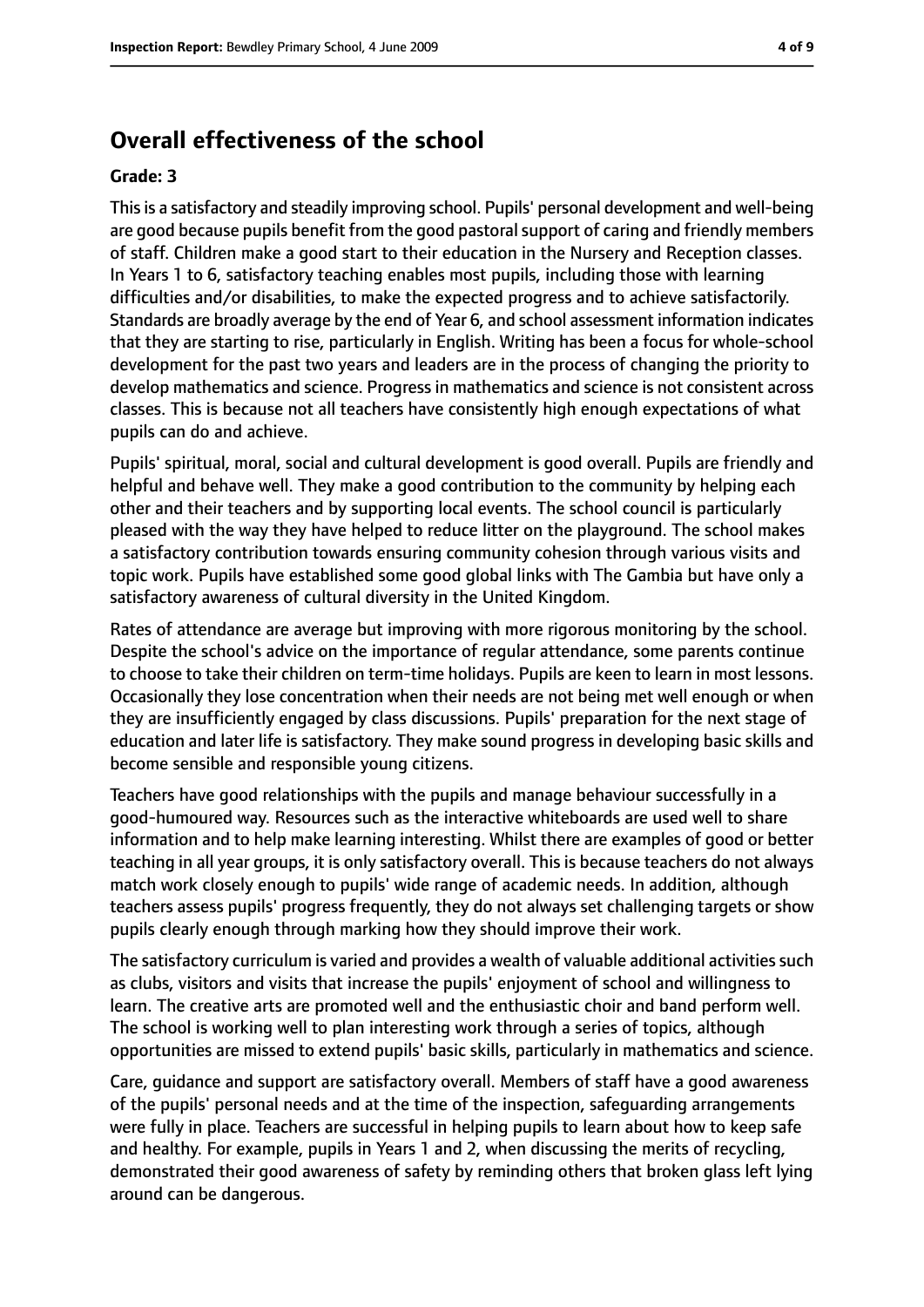Leadership and management are satisfactory. The headteacher, other members of staff and governors have ensured that the school has run smoothly during the recent reorganisation and related staffing changes. Leaders know how to improve the school. Recent strategies are beginning to increase the pupils' progress and demonstrate that the school has a satisfactory capacity to improve further. Systems for self-evaluation are satisfactory. Leaders are aware that they are not yet rigorous enough in checking that progress is consistent between classes and across the school and to ensure that weaknesses are tackled swiftly enough.

The school has good relationships with others to support the pupils' well-being. Most parents are pleased that their children attend the school. They make positive comments such as, 'Teachers are very friendly and helpful,' and, 'There has never been a day when either of my children have not wanted to go to school.' These comments reflect what the school already does well.

#### **Effectiveness of the Early Years Foundation Stage**

#### **Grade: 2**

On entry to the Nursery and Reception classes most children are working within the levels typically expected for these age groups. Standards rise to slightly above average when children start in Year 1, representing good achievement from their starting points. Good provision and teaching ensure that children learn quickly, especially in improving their literacy and numeracy skills. Children's welfare is promoted successfully, resulting in good personal development. Children behave well and play and work together sensibly. They are especially enthusiastic about carrying out the many exciting tasks they are given. For example, during a topic on minibeasts, Nursery children enjoyed using magnifying glasses to help search for ants and their eggs, and Reception children enjoyed putting pretend bugs in order according to how many spots they had. Good relationships support the children well and help them to gain confidence and independence.

Assessment is used well to plan challenging activities, although occasionally teachers miss opportunities to ask open-ended questions during whole-class discussions. Good induction arrangements and close links with parents ensure that the children settle into school quickly. Provision is led and managed well by the team of staff, who work together closely to identify developments. For example, the curriculum has been made more boy friendly, closing the progress gap between the sexes. Leaders are aware that assessment information could be analysed in greater detail to spot relative weaknesses in provision and progress between areas of learning.

#### **What the school should do to improve further**

- Engage pupils in their learning more fully and increase their progress in mathematics and science by ensuring that their differing needs are met fully throughout all lessons.
- Increase the teachers' expectations of what pupils can achieve by setting challenging targets and ensuring that marking shows the next steps clearly.
- Ensure that information from monitoring teaching and learning is used by leaders to tackle inconsistencies in provision swiftly and successfully.

A small proportion of the schools whose overall effectiveness is judged satisfactory but which have areas of underperformance will receive a monitoring visit by an Ofsted inspector before their next section 5 inspection.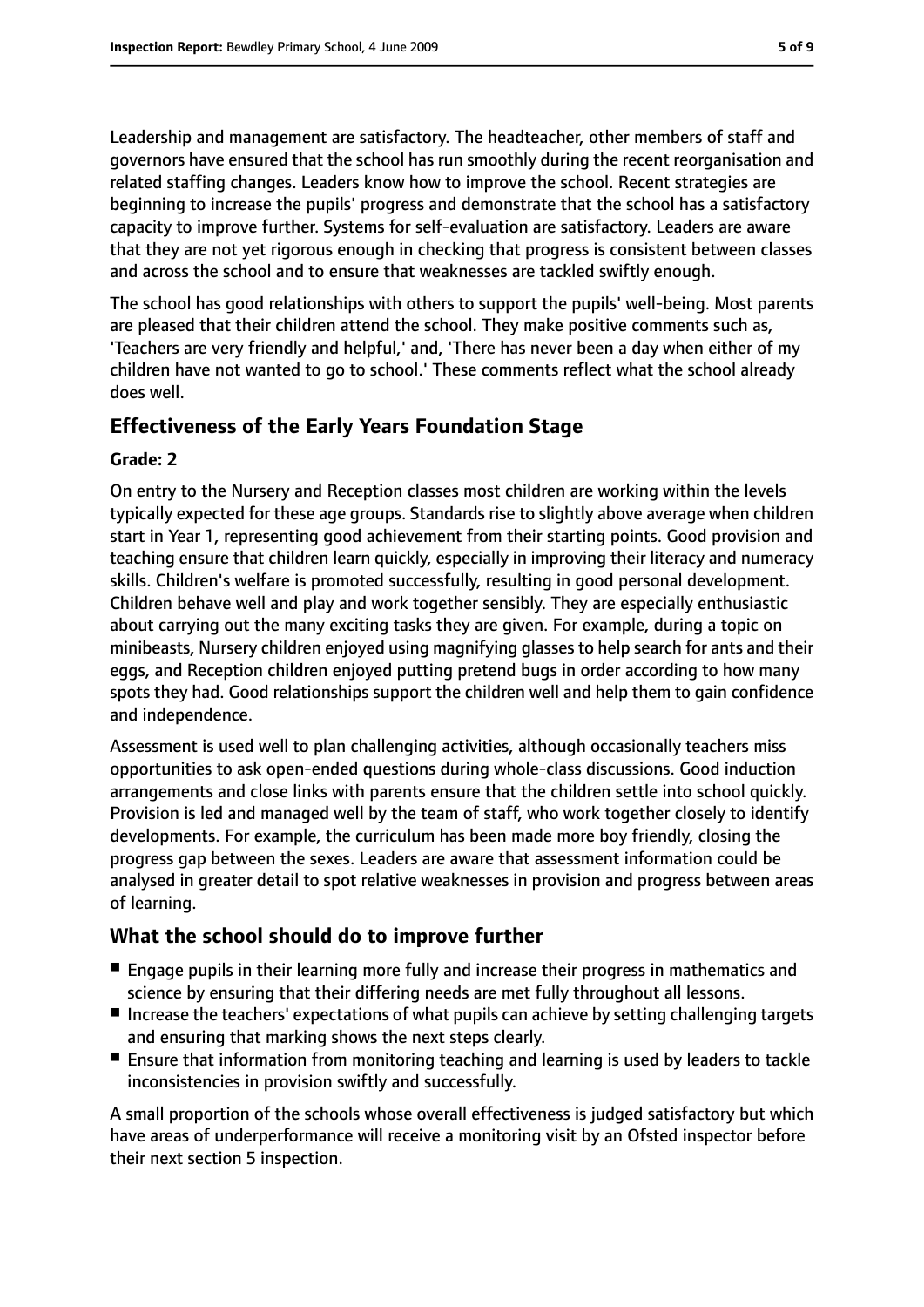**Any complaints about the inspection or the report should be made following the procedures set out in the guidance 'Complaints about school inspection', which is available from Ofsted's website: www.ofsted.gov.uk.**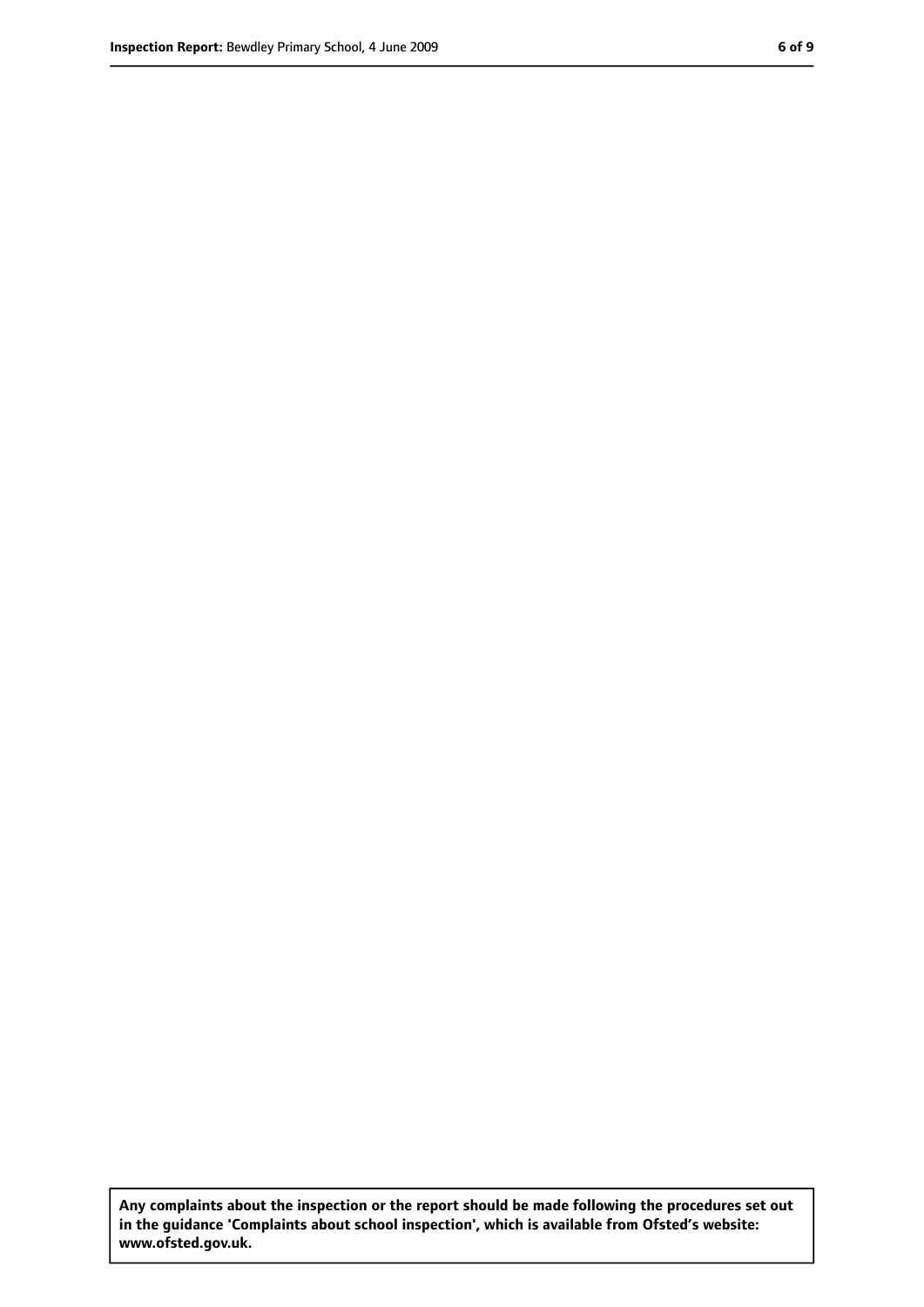# **Inspection judgements**

| ˈ Key to judgements: grade 1 is outstanding, grade 2 good, grade 3 satisfactory, and | <b>School</b>  |
|--------------------------------------------------------------------------------------|----------------|
| arade 4 inadequate                                                                   | <b>Overall</b> |

#### **Overall effectiveness**

| How effective, efficient and inclusive is the provision of<br>education, integrated care and any extended services in meeting the<br>needs of learners? |           |
|---------------------------------------------------------------------------------------------------------------------------------------------------------|-----------|
| Effective steps have been taken to promote improvement since the last<br>inspection                                                                     | <b>NA</b> |
| How well does the school work in partnership with others to promote learners'<br>well being?                                                            |           |
| The capacity to make any necessary improvements                                                                                                         |           |

## **Effectiveness of the Early Years Foundation Stage**

| How effective is the provision in meeting the needs of children in the<br>EYFS?              |  |
|----------------------------------------------------------------------------------------------|--|
| How well do children in the EYFS achieve?                                                    |  |
| How good are the overall personal development and well-being of the children<br>in the EYFS? |  |
| How effectively are children in the EYFS helped to learn and develop?                        |  |
| How effectively is the welfare of children in the EYFS promoted?                             |  |
| How effectively is provision in the EYFS led and managed?                                    |  |

#### **Achievement and standards**

| How well do learners achieve?                                                                               |  |
|-------------------------------------------------------------------------------------------------------------|--|
| The standards <sup>1</sup> reached by learners                                                              |  |
| How well learners make progress, taking account of any significant variations<br>between groups of learners |  |
| How well learners with learning difficulties and/or disabilities make progress                              |  |

#### **Annex A**

<sup>&</sup>lt;sup>1</sup>Grade 1 - Exceptionally and consistently high; Grade 2 - Generally above average with none significantly below average; Grade 3 - Broadly average to below average; Grade 4 - Exceptionally low.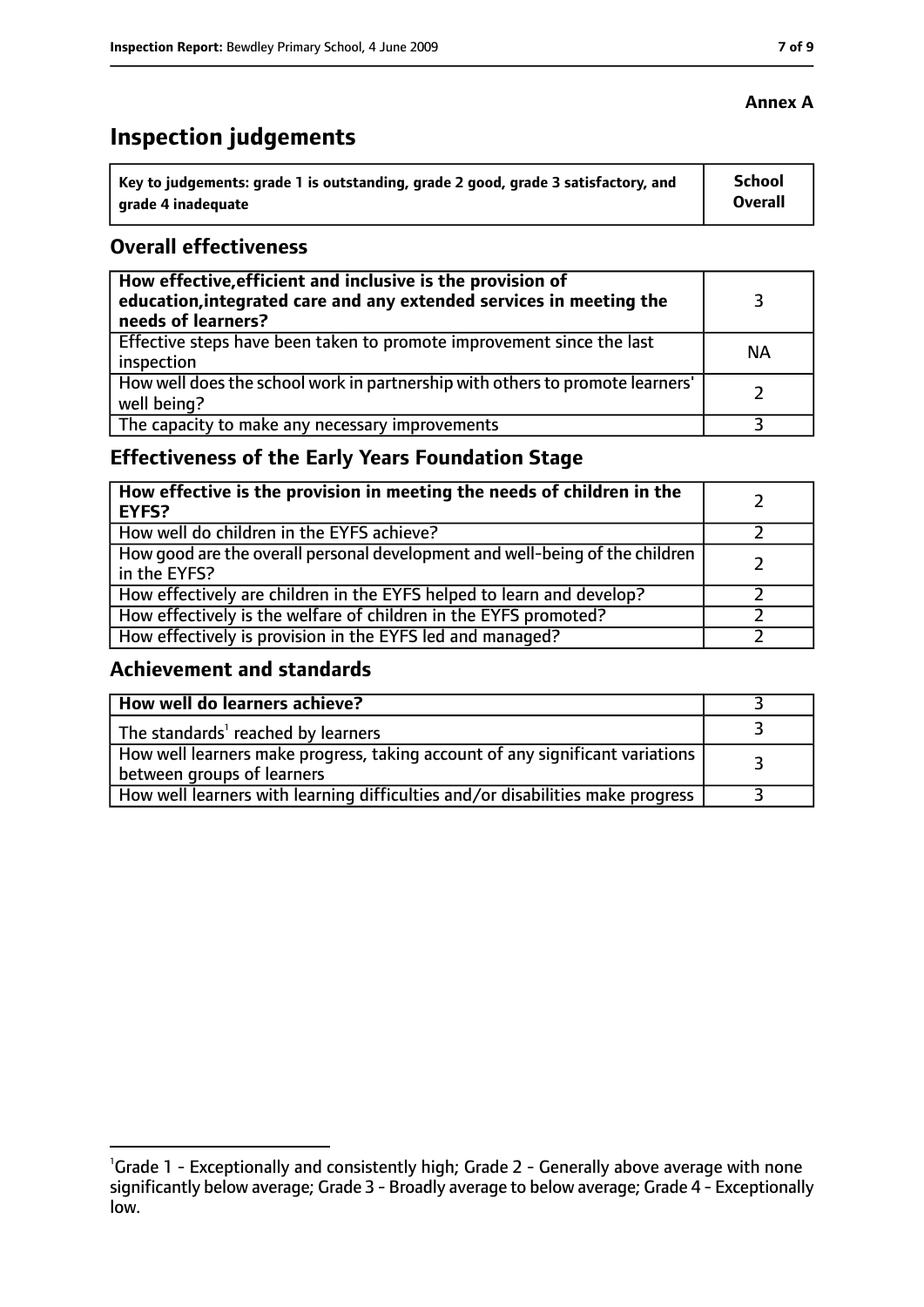## **Personal development and well-being**

| How good are the overall personal development and well-being of the<br>learners?                                 |  |
|------------------------------------------------------------------------------------------------------------------|--|
| The extent of learners' spiritual, moral, social and cultural development                                        |  |
| The extent to which learners adopt healthy lifestyles                                                            |  |
| The extent to which learners adopt safe practices                                                                |  |
| The extent to which learners enjoy their education                                                               |  |
| The attendance of learners                                                                                       |  |
| The behaviour of learners                                                                                        |  |
| The extent to which learners make a positive contribution to the community                                       |  |
| How well learners develop workplace and other skills that will contribute to<br>their future economic well-being |  |

# **The quality of provision**

| How effective are teaching and learning in meeting the full range of<br>learners' needs?                |  |
|---------------------------------------------------------------------------------------------------------|--|
| How well do the curriculum and other activities meet the range of needs and<br>  interests of learners? |  |
| How well are learners cared for, quided and supported?                                                  |  |

## **Leadership and management**

| How effective are leadership and management in raising achievement<br>and supporting all learners?                                              |     |
|-------------------------------------------------------------------------------------------------------------------------------------------------|-----|
| How effectively leaders and managers at all levels set clear direction leading<br>to improvement and promote high quality of care and education |     |
| How effectively leaders and managers use challenging targets to raise standards                                                                 |     |
| The effectiveness of the school's self-evaluation                                                                                               | 3   |
| How well equality of opportunity is promoted and discrimination eliminated                                                                      | 3   |
| How well does the school contribute to community cohesion?                                                                                      | 3   |
| How effectively and efficiently resources, including staff, are deployed to<br>achieve value for money                                          | 3   |
| The extent to which governors and other supervisory boards discharge their<br>responsibilities                                                  |     |
| Do procedures for safequarding learners meet current government<br>requirements?                                                                | Yes |
| Does this school require special measures?                                                                                                      | No  |
| Does this school require a notice to improve?                                                                                                   | No  |